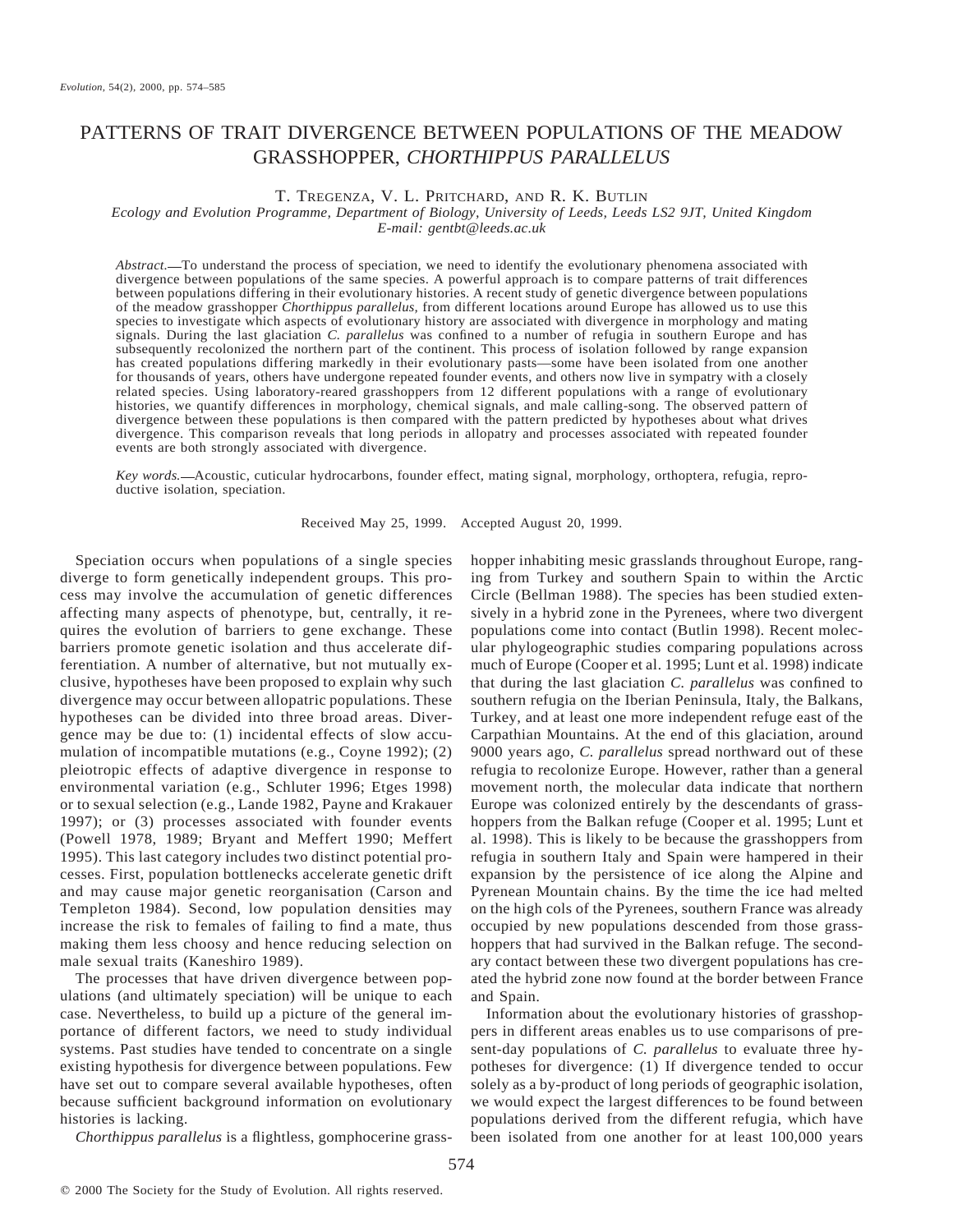(Based on sequence divergence and glacial history; Hewitt 1996). (2) If processes associated with founder events tended to drive divergence, we would expect populations in the north of Europe to be more divergent from other populations. Levels of genetic variation are lower within northern Europe than anywhere else in Europe (Cooper et al. 1995). To migrate more than 1500 km to Britain from the Balkans before the land bridge with France closed around 7500 years ago, the species' range must have expanded at about 1 km/year. *Chorthippus parallelus* is flightless, and field studies suggest typical movement rates of less than 20 m/generation (Virdee and Hewitt 1990). Therefore, it is highly probable that populations found at the northern edges of the current range are the products of numerous founder events when a single female or small group was carried ahead of the advancing front, presumably by natural events such as being carried by extreme winds or washed down rivers. (3) If adaptation to different environments drives divergence, we would expect differences between populations in environments with different selection pressures. For *C. parallelus,* a potentially significant environmental factor is the closely related species *Chorthippus montanus,* which is sympatric with *C. parallelus* across parts of its range in central Europe (Bellman 1988). *Chorthippus montanus* is morphologically very similar to *C. parallelus* (Reynolds 1980) and the two species can be hybridized in the laboratory (O. von Helversen, pers. comm.), although hybrids have not been found in the field. *Chorthippus montanus* and *C. parallelus* have very similar acoustic signals (Bauer and von Helversen 1989) and cuticular composition a likely mating signal (see Results). The possibility of reproductive character displacement (Butlin 1989, Howard 1993) causing evolutionary change in mating signals in sympatry represents a potential environmental factor promoting divergence between populations of *C. parallelus.* If this is the case, we would expect to see differences between populations sympatric with *C. montanus* and populations outside its range.

A second environmental factor is altitude. *Chorthippus parallelus* occurs from sea level to 2000 m, even within the same latitudinal range (for instance, within northern Greece; pers. obs.), allowing us to control for latitudinal differences. If adaptation to altitude is important in driving divergence between populations, then we might expect to see differences between adjacent populations occurring at different altitudes.

### *Measuring Divergence*

To characterize divergence between populations differing in their evolutionary histories, we measured aspects of morphology (see Materials and Methods) and two signaling modes: male calling-song and putative cuticular pheromones of both sexes. Mating signals are particularly relevant as measures of divergence because they are likely to contribute to reproductive isolation between populations. Partial reproductive isolation (e.g., assortative mating; T. Tregenza, V. Pritchard, and R. Butlin, unpubl. data) will accelerate divergence by reducing gene flow between populations.

Calling song is spontaneously produced by single males and is implicated in mate attraction and discrimination (Butlin and Hewitt 1985a, Ritchie 1990). However, even in the absence of song, females can discriminate between males from populations on either side of the Pyrenean hybrid zone (Ritchie 1990), indicating that a second signaling mode must exist. A likely candidate is a cuticular pheromone, which is known to exist in other orthopterans (Howard and Blomquist 1982; Bell and Carde 1984; Tregenza and Wedell 1997) and indicated in *C. parallelus* by the finding that males will court dead females, but cease to do so if their cuticular hydrocarbons are removed (Butlin 1998).

Both morphological and signaling traits are likely to be exposed to both natural and sexual selection, but to differing extents. However, certain morphological features, such as the relative sizes of the two parts of the pronotum, are probably not strongly sexually selected, whereas male calling-song is known to have a role in mate attraction (Butlin and Hewitt 1986). Cuticular lipids are likely to fall somewhere between the two, having functions both in waterproofing and as contact pheromones.

### MATERIALS AND METHODS

We collected adults of both sexes, with a minimum of 40 mated adult females from each of 12 sites (Fig. 1) and provided them with fresh grass (*Dactylis glomerata*) for food and pots containing 2 cm of damp sand as an egg-laying substrate. We collected newly laid egg pods daily and placed them in petri dishes containing damp sand, which were then stored in large sealed containers in a cool room. After at least 4 months at  $4^{\circ}$ C (corresponding to the winter diapause), we removed egg pods from the cool room in weekly batches, and after a week at  $22^{\circ}$ C, placed them on sand that was kept saturated with water. Eggs hatched approximately 10 days after being placed on the wet sand. Nymphs were reared under standard conditions, as described by Kelly-Stebbins and Hewitt (1972), with minor modifications. *Dactylis glomerata* was provided as a food plant. Offspring from different populations were reared simultaneously under the same conditions. Individuals from the same egg pod are not entirely independent, but are likely to be half-siblings because females mated multiply. As in previous studies, we did not rear individual pods separately because typically only two or three individuals per pod survived to adulthood and the number of cages required would have been prohibitive. All experiments and analyses were carried out on these laboratory-reared individuals so that environmental effects on phenotype could be standardized.

#### *Morphology*

All measurements were made under a binocular light-microscope with an eyepiece graticule, using dead specimens preserved by freezing. We measured four morphological characters of adults of both sexes: length and maximum width of the hind femur and length of the two elements of the pronotum—the prozona and the metazona (Reynolds 1980). Additionally, in males we counted the number of pegs on the inside of the hind femur and measured the lengths of these rows of pegs. The peg row makes up the stridulatory file that the male rubs against his fore wing to produce sound. A total of 694 males and 592 females were measured. In 614 individuals we measured hind femurs of both right and left legs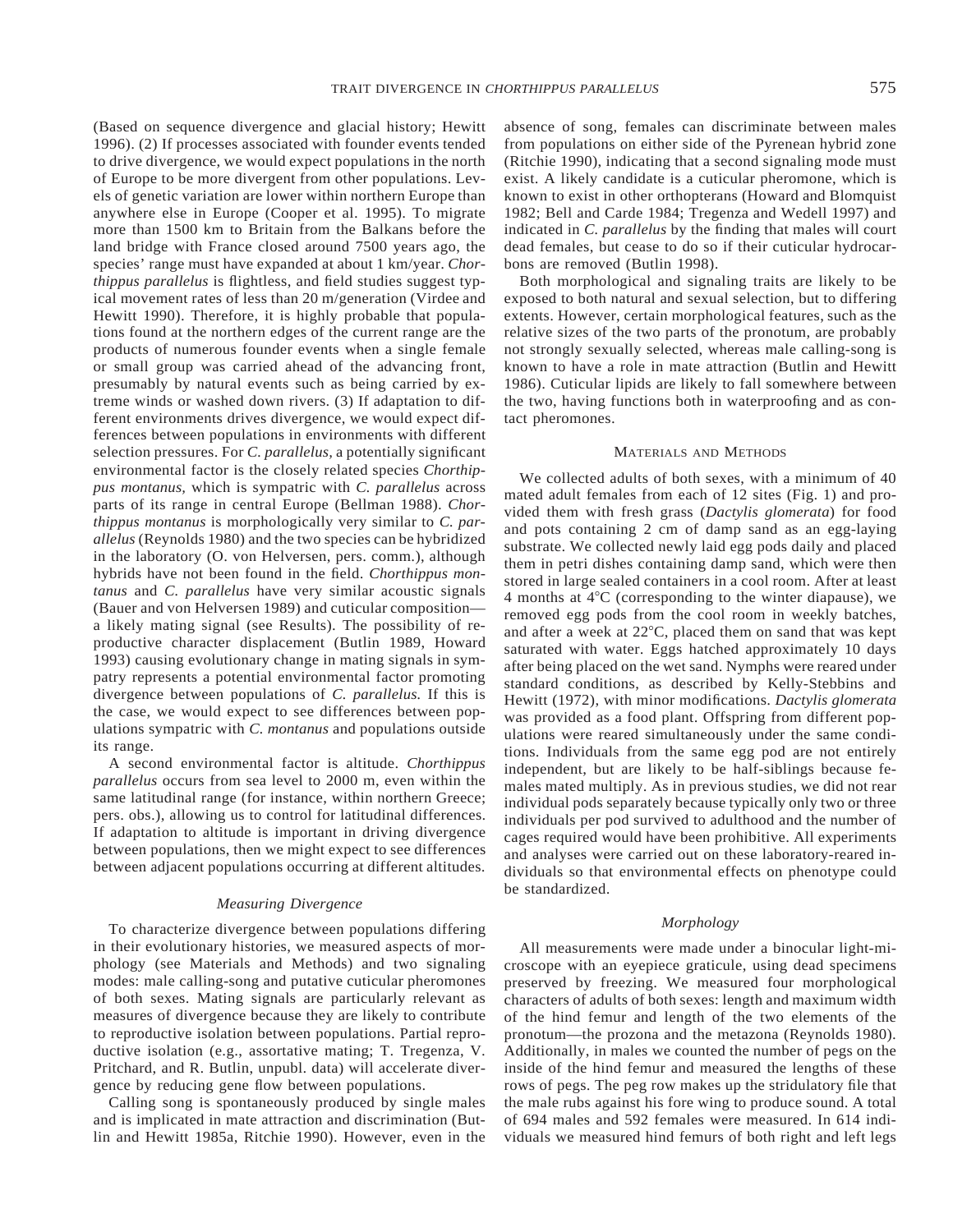

FIG. 1. Study populations. Numbers are allocated to retain consistency with Butlin and Tregenza (1998). a, populations at greater than 800 m altitude; s, populations sympatric with *Chorthippus montanus.* 1, Villefranche, Massif Central, France (2°3'E 44°21'N); 2, Tourniac, Massif Central, France (2°13'E, 45°11'N); 3, Roscoff, Brittany, France (48°43'N, 3°59'W); 4, Hard Knott Pass, Lake District, UK  $(54^{\circ}25'N, 3^{\circ}14'W);$  5, Cervera de Pisuerga, León, Spain (4°29'W, 42°50'N); 6, Erlangen, Bavaria, Germany (10°48'E, 49°42'N); 7, Stavros, Thessaloniki, Greece (40°40'N, 23°42'E); 8, Bern, Switzerland, (46°54'N, 7°29'E); 9, Puy Mary, Massif Central, France (2°40'E, 45°6'N); 10, Las Sabinas, Granada, Spain (3°22'W, 36°58'N); 11, Ovindoli, Abruzzi, Italy (13°31'E, 42°8'N); 12, Karia, Thessaloniki, Greece (22°25'E, 40°0'N).

(for length and width and in males, peg number and file length), and used means of both legs in subsequent analyses. In other individuals the measured leg was chosen at random.

## *Male Calling-Song*

We recorded calling-songs (Butlin and Hewitt 1985a) of 273 male *C. parallelus* from eight populations, and from 12 male *C. montanus* from sites 2 and 6, at a mean temperature of 29.5  $\pm$  2.64°C (SD). Recordings were made in the laboratory on a Denon DRM-540 cassette tape deck (Nippon Columbia Co., Tokyo, Japan) with Beyerdynamic MCE80 microphones (Beyerdynamic, Farmingdale, NY). These analogue recordings were digitized using a CED 1401 A/D converter sampling at 20 KHz and analyzed on a PC using Spike 2 software (both Cambridge Electronic Design, Cambridge, UK). Temperature corrections (standardized to  $30^{\circ}$ C) were calculated from linear regression of the entire dataset which provided an equally good fit to nonlinear regressions. Four temporal song characters were measured, as in Dagley et al. (1994). These were: syllable length (SL); syllable number (SN); echeme length (EL); and echeme interval (EI). (A syllable is the sound produced by a complete up and down movement of the legs, and an echeme is a first-order assemblage of syllables.) For each male we measured song characters from five sequential echemes. To calculate syllable length, we measured the total duration of the five syllables prior to the last syllable in each echeme, and divided this time by 5, thereby avoiding the often indistinct first and last syllables in each echeme. Echeme intervals were measured as the time between the ends of the penultimate syllables in neighbouring echemes.

#### *Cuticular Composition*

To measure cuticular lipid composition, which will determine contact pheromone blend (Neems and Butlin 1995; Buckley 1998; Butlin 1998), cuticular components were analyzed from 446 females and 455 males. Hexane extracts from single hind femurs of individuals killed by rapid freezing were analyzed using a Varian 3400 gas chromatograph (Varian Associates Ltd., Walton-on-Thames, UK), following the procedures described by Neems and Butlin (1994). Individuals from different populations were analyzed in random order to avoid spurious differences between populations due to gradual changes in gas chromatograph performance (which might occur if each population were run in a block). All statistical analyses were carried out using log contrasts of peak areas (Aitchison 1986): Each peak area was divided by the area of the peak with the greatest mean area (peak K), and the  $log_{10}$  of this ratio was used in subsequent analyses.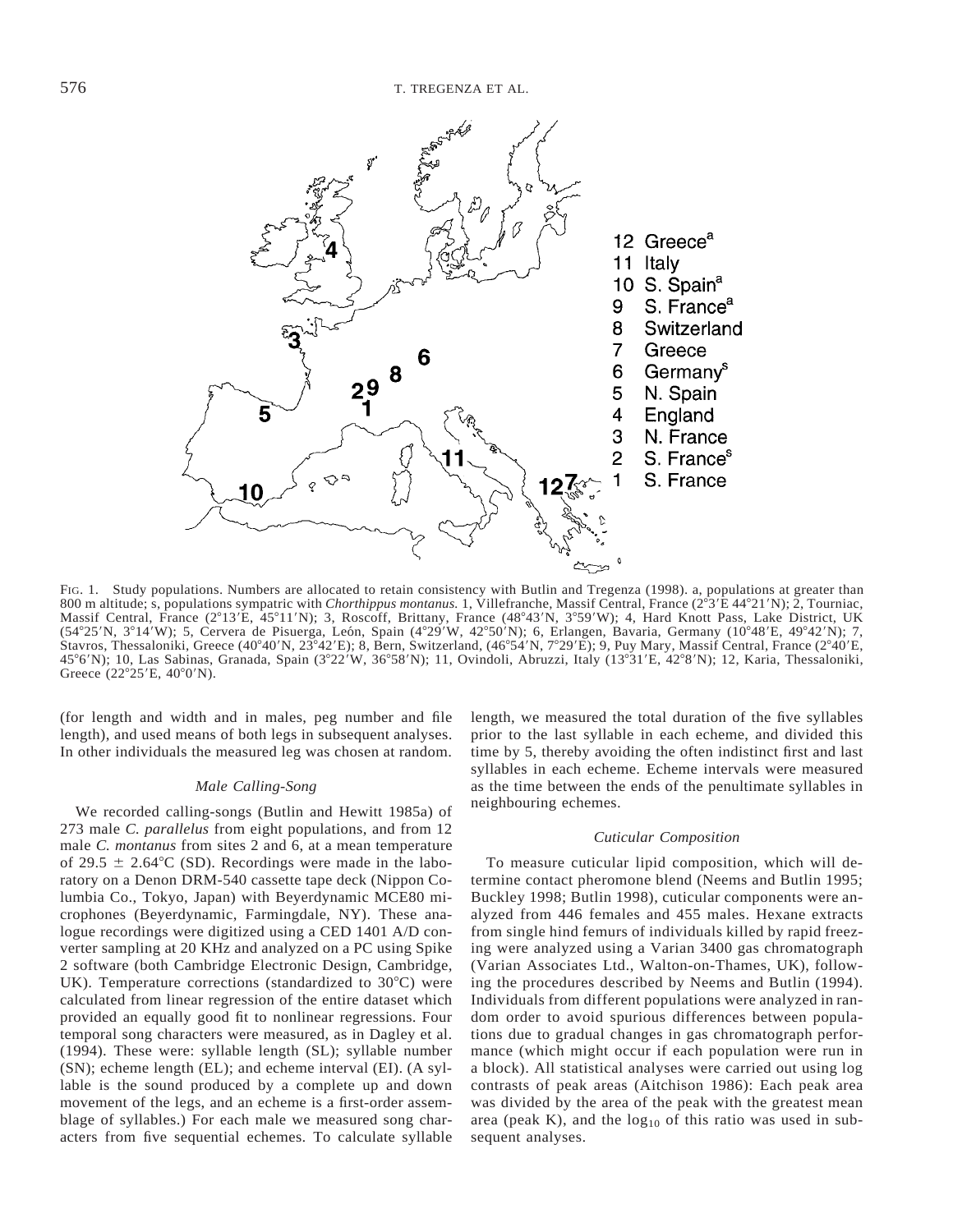TABLE 1. Population contrasts used in examining the proportion of between-population variance explained by different hypotheses for divergence (see text). Refugia (a) compares populations from Spain with all other populations; refugia (b) compares the Italian population with Greek populations and those derived from the Greek refuge. Founder (a) compares the refugial Greek populations with their descendants in the rest of Europe; founder (b) compares descendants of the Greek refuge that are relatively distant from the refuge with those nearer Greece. Altitude compares three pairs of neighboring populations, one at high and one at low altitude. Sympatry compares populations sympatric with *Chorthippus montanus* with altitudinally similar allopatric populations in the same area of southern Europe.

| Hypothesis           | Morphology                                                         | Calling-song                                    | Cuticular composition                                         |
|----------------------|--------------------------------------------------------------------|-------------------------------------------------|---------------------------------------------------------------|
| Refugia              | (a) $5,10$ vs. $1,2,3,4,6,7,9,11$<br>11 vs. $1,2,3,4,6,7,9$<br>(b) | 5 vs. 1,2,3,4,6,7<br>11 vs. 1,2,3,4,6,7         | 5,10 vs. 1,2,3,4,6,7,8,9,11,12<br>11 vs. $1,2,3,4,6,7,8,9,12$ |
| Founder              | 7 vs. 1,2,3,4,6,9<br>(a)<br>3.4 vs. 1.2.6.8.9<br>(b)               | $7 \text{ vs. } 1,2,3,4,6$<br>$3,4$ vs. $1,2,6$ | 7,12 vs. 1,2,3,4,6,8,9<br>$3,4$ vs. $1,2,6,8,9$               |
| Altitude<br>Sympatry | $1.5$ vs. $9.10$<br>$2,6$ vs. 1                                    | none<br>$2.6$ vs. 1                             | $1,5,7$ vs. $9,10,12$<br>$2,6$ vs. 1,8                        |

### *Comparing Divergence: Patterns and Hypotheses*

To gain insights into the evolutionary processes driving divergence, we need to synthesize observed patterns of variation between populations. There are a number of possible ways to do this. One method is to organize data in matrices of distance between populations for particular traits (see Butlin and Tregenza 1998). These matrices can then be compared with prediction matrices based on the different hypotheses. For instance, the prediction matrix for the refugia hypothesis would have large distances between populations derived from different refugia, but no differences between descendants of the same refuge. The disadvantage of this approach is that it has very weak statistical power because it does not allow for variation within populations to be compared with variation between populations. We have chosen to use an alternative approach in which the hypotheses for divergence are treated as planned comparisons in an analysis of the variance between the different populations. This approach is also rather conservative, because each comparison reduces the degrees of freedom of the analysis, but it allows all the data collected from individuals from the different sites to be used and provides more readily comparable measures of the proportion of the total observed variance explained by the different hypotheses.

Treating each hypothesis as a planned comparison following a between-population analysis of variance (ANOVA) for each character set (Sokal and Rohlf 1995) allows us to ask the following question: How much of the variance between populations in a given character set can be explained if we divide populations into groups with different evolutionary histories? For instance, if we divide populations into those likely to have been through repeated founder events and those which have not, does this explain more of the morphological variance between populations than if we divide them according to whether they occur at high or low altitude?

This approach involves conducting an ANOVA for each character set separately. Each set is composed of several characters (e.g., morphology involves several different body-part measurements), these characters are analyzed together because there are frequently strong correlations between characters within sets. To compare divergence in all aspects of a character set simultaneously, a discriminant function analysis is performed, creating a set of discriminant function axes. The first discriminant function axis explains a certain proportion of the variance between populations in that trait, and

each subsequent axis describes a proportion of the remaining variance. A separate ANOVA is conducted on each discriminant function axis, dividing the total variance according to the different hypotheses. Because the discriminant axes are uncorrelated with one another, an overall value for the proportion of between-population variance explained by a given hypothesis can be calculated by combining the results from each ANOVA on the separate axes. Combining axes is achieved by multiplying the proportion of the total variance explained by each axis by the proportion of the variance explained by each hypothesis in the ANOVA using that axis, and then adding these values together for all axes.

The significance of any difference in the proportion of the variance explained by dividing populations into groups according to a hypothesis, as opposed to the residual betweenpopulation variance, can be tested by calculating *F*-values by dividing explained and unexplained variances. Because each set of contrasts has to be orthogonal, each must be composed of two-way splits, and these must be chosen so that the different hypotheses do not confound one another. Some characters were not measured in all populations. The orthogonal contrasts that are combined to address each hypothesis are given in Table 1.

To examine the long-term refugia hypothesis we first determine how much of the total between-population variance is explained by comparing the Spanish populations (5, 10) with all other populations (this contrast is referred to as ''refugia  $(a)$ "). We then compare the Italian population  $(11)$  with Greek populations (7, 12) and those derived from the Greek refuge (1, 2, 3, 4, 6, 7, 8, 9, 12), ignoring those from Spain (this contrast is referred to as ''refugia (b)''). Adding the proportions of the total variance explained by these two comparisons gives us the proportion of the total between-population variance that is explained by dividing all populations according to the refugium in which their lineage was isolated. A similar set of contrasts allows us to examine the other hypotheses in a similar way.

To compare founder populations with stable populations we combine two comparisons: (1) the refugial Greek populations (7, 12) with their descendants in the rest of Europe (1, 2, 3, 4, 6, 8, 9); and (2) within the descendant group, we further contrast those descendants of the Greek refuge that are relatively distant from the refuge (populations 3, 4) with those nearer Greece (populations 1, 2, 6, 8, 9). Therefore, we are allowing for the possibility that there is variation in the extent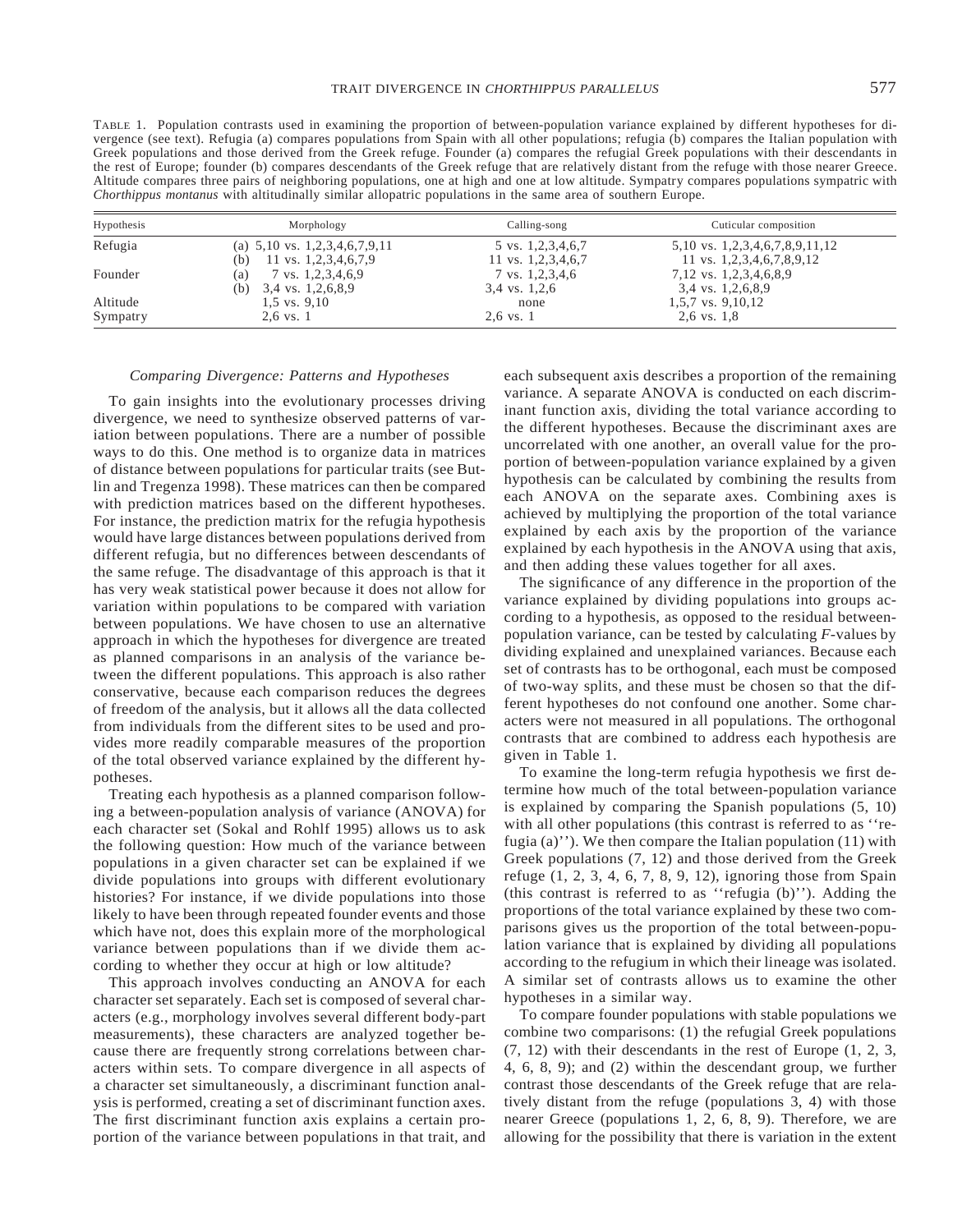

FIG. 2. Female morphology. Scores from first and second axes of discriminant function analysis of 11 populations (as labeled in Fig. 1; *m., Chorthippus montanus*). Ellipses are standard deviations centered on the sample means. Their orientation is determined by the covariance between first and second discriminant axes.

to which populations have been subject to founder events, with populations 1, 2, 3, 4, 6, 8, 9 grouped together when compared with populations 7 and 12, but split up when comparing populations 3 and 4 with populations 1, 2, 6, 8, 9.

To examine possible adaptations to altitude, while controlling for latitude, we compare three pairs of populations, one at high and one at low altitude: within Spain (5 vs. 10), within Greece (7 vs. 12), and within the descendants of the Greek refuge remaining in southern Europe (1 vs. 9).

To compare populations sympatric with *C. montanus* with allopatric populations we compare populations 2 and 6 with similar (low-altitude) populations in the same area of southern Europe (1, 8).

The different numbers of populations used in the different contrasts does not bias the ability of the hypothesis to explain variance between populations because the null hypothesis is that all comparisons contribute equally to the total variance. A comparison between A and B has the same expected variance as a comparison between  $C + D + E$  with  $F + G +$ H because the extra comparison included in the groups can both increase and decrease the between-group variance. To illustrate this point using female morphology as an example, we conducted ANOVAs assigning population designations arbitrarily and using either all possible permutations or 900 separate ANOVAs, whichever was smaller. This confirmed that the mean percentage of the variance explained by each hypothesis and the corresponding *F*-values were the same (all comparisons explained 12.7  $\pm$  0.8% of total between population variance, all  $F_{1,3} = 1.5 \pm 0.9$ ,  $P > 0.29$ ).

#### RESULTS

#### *Morphology*

There is strong sexual dimorphism in all populations, with almost no overlap between sexes within populations in the

morphological characters that we measured. A multivariate analysis of variance (MANOVA), with population and sex as factors and the four morphological characters measured in both sexes as dependent variables, confirms the difference between the sexes ( $F_{4,1235} = 607$ ,  $P < 0.001$ ). There are also large differences between populations in morphology (MAN-OVA, effect of population,  $F_{40,4684} = 84.8, P < 0.001$  and interactions between population and sex ( $F_{40,4684} = 2.40$ , *P*  $<$  0.001), showing that the pattern of differences between the sexes varies between populations. The two populations with the largest body size (measured in terms of pronotum length) are the most southerly, but there is not a strong effect of latitude on body size (regressions of latitude vs. mean pronotum length, males  $r^2 = 0.22$ ,  $F_{1,9} = 3.74$ ,  $P = 0.09$ ; females  $r^2 = 0.231$ ,  $F_{1,9} = 4.00$ ,  $P = 0.08$ ). To examine the nature of the differences between populations, we conducted discriminant function analyses, treating the two sexes separately. Plots of each individual's discriminant function score on the first and second discriminant axes are presented in Figures 2 and 3. It is apparent that in females (Fig. 2), the Greek population (7) differs from all the other populations in both sexes, as does the southern Spanish population (10). Among males (Fig. 3), where populations are better separated because of the additional stridulatory peg characters, these same two populations are distinct from other areas, as are the northern Spanish population (5) and to a lesser extent the English population (4). It is also clear that *C. montanus* (*m*) can be distinguished from all but the English and northern Spanish populations of *C. parallelus* on the basis of this analysis.

Table 2 gives standardized discriminant function coefficients for the first and second discriminant axes (DAs) in the analyses of male and female morphology. These coefficients quantify the contribution of each variable to the discriminant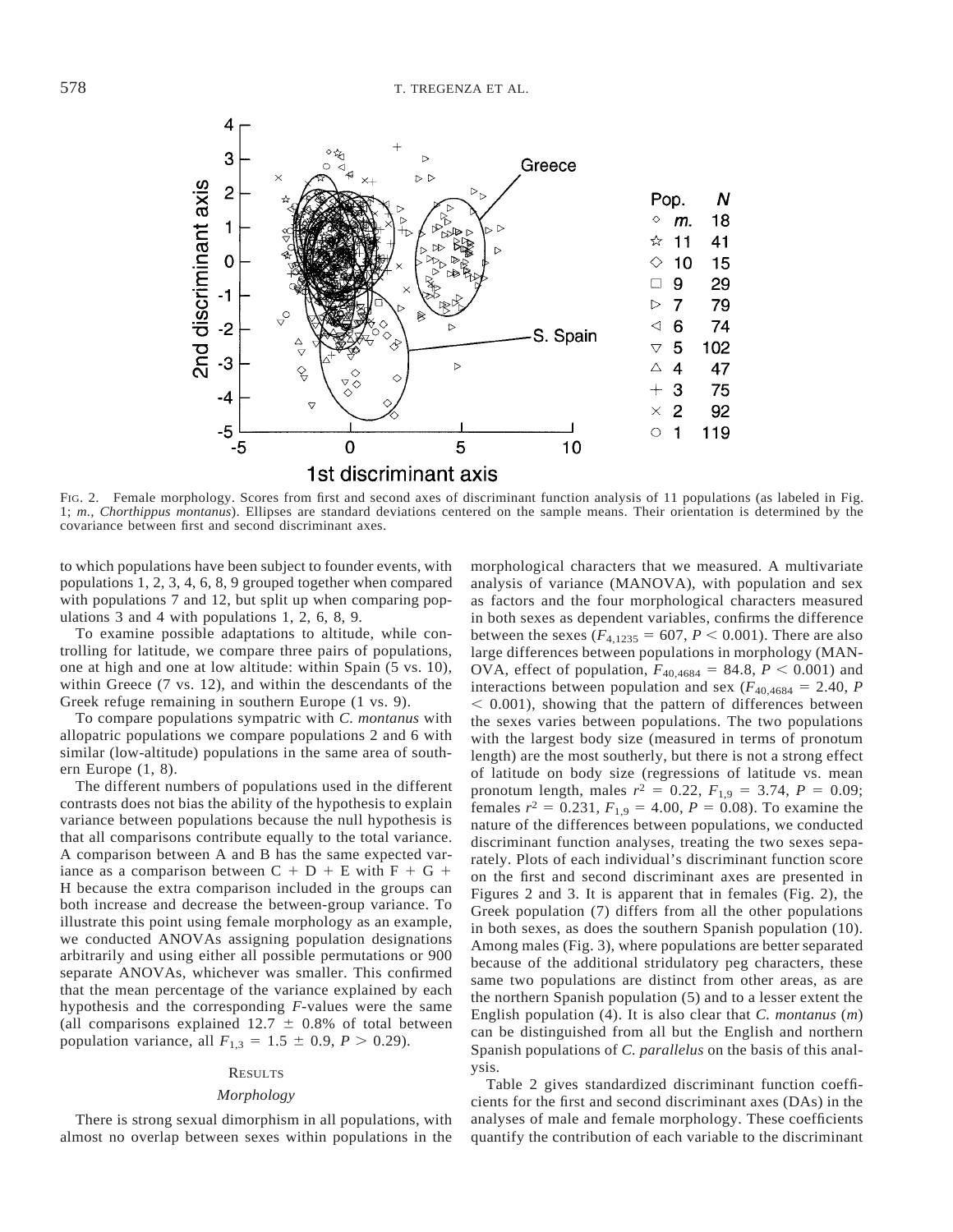

FIG. 3. Male morphology. Scores from first and second axes of discriminant function analysis of 11 populations (as labeled in Fig. 1; *m., Chorthippus montanus*). Ellipses are standard deviations centered on the sample means. Their orientation is determined by the covariance between first and second discriminant axes.

function, controlling for other independent variables entered in the equation. It is clear that for both sexes several characters contribute to the separation. In females the first DA is mainly a measure of overall size, with the second being a measure of the ratios between characters. In males, the first DA is dominated by peg number, whereas the second is predominantly a measure of size.

### *Cuticular Composition*

There are differences between the sexes and populations in the proportions of the various chromatographic peaks, each representing one or more compounds (MANOVA, using sex and population as factors and log contrasts of the 13 peaks: effect of sex  $F_{13, 872} = 24.325, P < 0.001$ ; effect of population  $F_{169,8098} = 10.26, P < 0.001$ ; interaction between sex and population  $F_{169,8098} = 2.2, P < 0.001$ ). Univariate tests on both sexes for each of the 14 chromatographic peaks (Fig. 4) indicate that all identified peaks contribute to the differ-

TABLE 2. Standardized discriminant function coefficients for first and second discriminant axes (DA) in discriminant function analyses of male and female morphology.

|                       | Males   |          |         | Females |
|-----------------------|---------|----------|---------|---------|
| Morphological feature | 1st DA  | 2nd DA   | 1st DA  | 2nd DA  |
| Prozona               | 0.52    | 0.37     | 0.50    | 0.39    |
| Metazona              | $-0.18$ | 0.33     | $-0.01$ | $-1.20$ |
| Femur length          | 0.54    | 0.12     | 0.58    | 0.88    |
| Femur width           | $-0.01$ | 0.15     | 0.07    | $-0.48$ |
| Peg number            | $-0.74$ | 0.51     |         |         |
| File length           | $-0.33$ | $\Omega$ | ___     | ___     |
| % variance explained  | 70      | 25       | 77      | 15      |

ences between populations (minimum  $F_{13,438} = 3.109$ ,  $P <$ 0.001), although peaks may not be entirely independent of one another. The relative contributions of the log contrasts of individual peaks to the major differences between the populations in separate analyses for the two sexes are shown in Table 3. The relative importance of the different peaks in separating populations is correlated in males and females. A Pearson correlation of the absolute values of the standardized discriminant function scores for each peak from the first three DAs (which can be combined because they are independent of one another) reveals a strong correlation between the sexes  $(r = 0.432, df = 37, P = 0.006)$ . Figure 5 illustrates the pattern of differences between populations and sexes, showing the mean first discriminant function scores from an analysis combining both sexes and discriminating only between populations. The variation in the pattern of sex differences among populations is as expected from the significant interaction found in the MANOVA. The sexes do not differ in how much variation they exhibit between populations: taking the sexes separately, MANOVAs for variation in peak composition between populations produce similar *P*-values  $(males F<sub>169,4051</sub> = 6.799, P < 0.001; females F<sub>169,3977</sub> =$ 6.336,  $P < 0.001$ ).

### *Calling-Song*

There are significant differences between populations in the temporal structure of male calling-songs (MANOVA between *C. parallelus* populations  $F_{28, 899} = 3.34, P < 0.001$ . Data for male calling-song parameters and univariate *F*-tests (one-way ANOVA) for differences between populations for individual song characters are presented in Table 3. These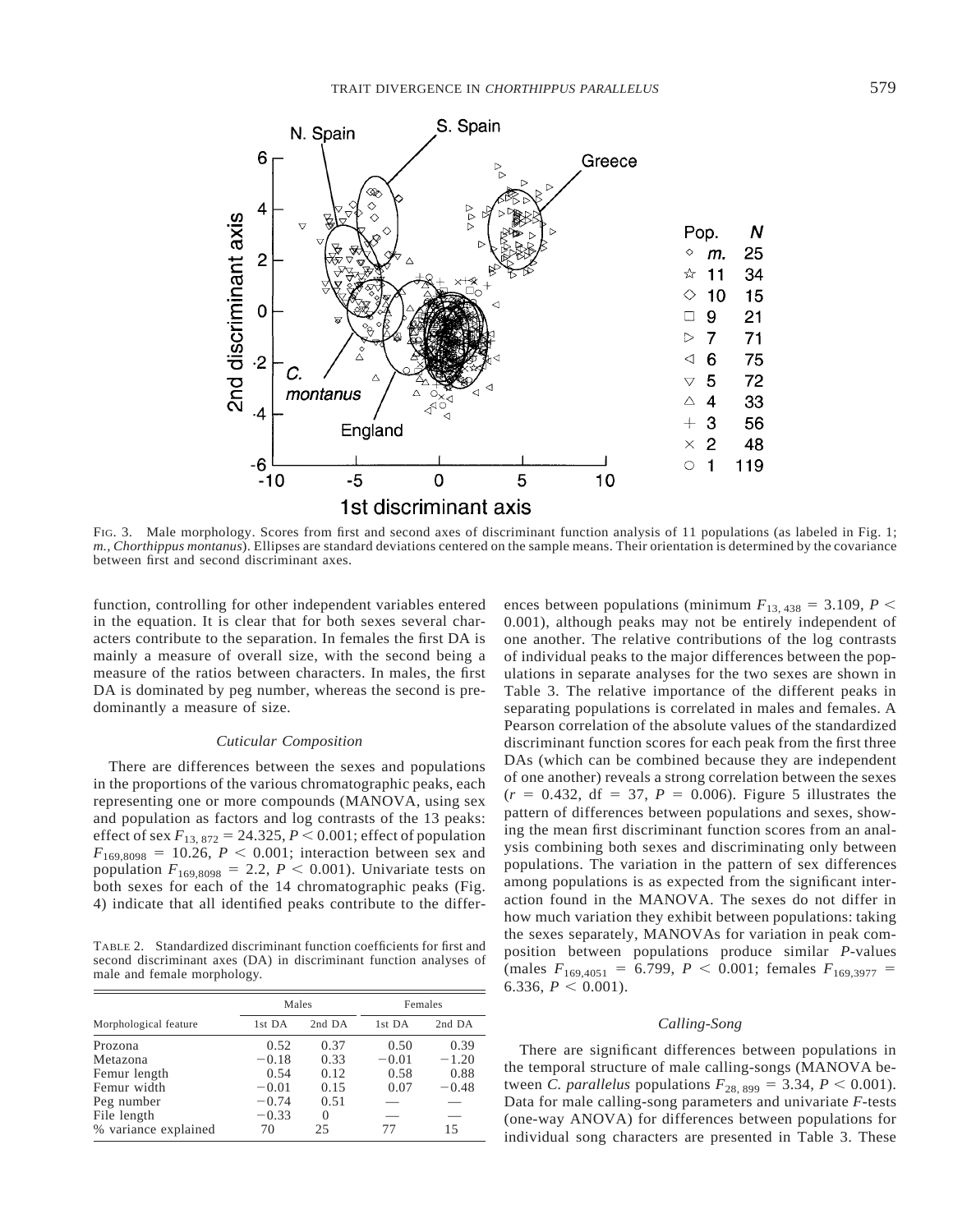

FIG. 4. A typical gas chromatograph trace from a male *Chorthippus parallelus.* Each peak represents a different class of hydrocarbon or other lipid, with longer and more complex molecules appearing further to the right. Letters are peak classifications used in analyses; C15 is pentadecane, which was added as an internal standard.

analyses reveal that there are significant differences between populations in syllable number and echeme length, but no overall significant differences in syllable length and echeme interval. The discriminant function coefficients presented in the same table indicate that the populations are most reliably separated by a vector that is dominated by the contrast between syllable number and syllable length, mainly because this combination separates the Italian population (11) from



FIG. 5. Cuticular composition (populations as numbered in Fig. 1). Mean discriminant function scores  $\pm$  95% confidence limits for the first discriminant axes (which explains 37% of the variance between populations). Sample sizes for both sexes are given below each population.

the rest. Mean scores for the first discriminant function axis from an analysis of all those *C. parallelus* populations for which calling-song data were collected are presented in Figure 6. *Chorthippus montanus* was excluded from this analysis because its calling song is so different from that of *C. parallelus* (Table 3) that the analysis would be dominated by the difference between the two species, rather than the differences between *C. parallelus* populations. It is clear from this analysis that there are less striking differences between populations in male song than there are in cuticular composition. The most divergent group is the Italian population (11); but the English population (4) also differs from the others. From *t*-tests of song parameters for these populations versus all other populations, it is evident that males from the Italian

TABLE 3. Standardized discriminant function coefficients (see legend to Table 1) for first, second, and third disciminant axes (DA) in analyses of male and female cuticular composition. The three peaks with the largest contributions to each DA are given in bold.

|                      |          | Males    |          | Females  |          |          |  |
|----------------------|----------|----------|----------|----------|----------|----------|--|
| Peak                 | 1st DA   | 2nd DA   | 3rd DA   | 1st DA   | 2nd DA   | 3rd DA   |  |
| A                    | 0.171    | 0.078    | 0.661    | 0.433    | 0.316    | 0.434    |  |
| B                    | 0.074    | $-0.454$ | $-0.252$ | $-0.059$ | $-0.127$ | $-0.171$ |  |
| C                    | 0.423    | $-0.461$ | $-0.534$ | $-0.635$ | 0.757    | $-0.379$ |  |
| D                    | $-0.200$ | $-0.346$ | $-0.256$ | 0.04     | $-0.384$ | 0.37     |  |
| E                    | 0.048    | $-0.356$ | 0.128    | $-0.118$ | $-0.379$ | 0.097    |  |
| F                    | 0.328    | 0.206    | 0.269    | 0.283    | 0.294    | 0.154    |  |
| G                    | 0.120    | 0.162    | 0.337    | $-0.076$ | $-0.266$ | $-1,277$ |  |
| Н                    | $-0.605$ | $-0.377$ | 0.196    | $-0.397$ | $-0.434$ | 0.498    |  |
|                      | 0.320    | $-0.313$ | 0.185    | 0.500    | $-0.194$ | 0.08     |  |
|                      | $-0.592$ | 0.027    | 0.061    | $-0.415$ | 0.188    | 0.216    |  |
| L                    | $-0.241$ | $-0.160$ | 0.002    | 0.019    | 0.023    | $-0.045$ |  |
| М                    | $-0.237$ | 0.333    | $-0.450$ | $-0.126$ | 0.392    | 0.186    |  |
| N                    | 0.391    | 0.330    | $-0.289$ | 0.233    | 0.321    | 0.069    |  |
| % variance explained | 36       | 23       | 12       | 29       | 24       | 17       |  |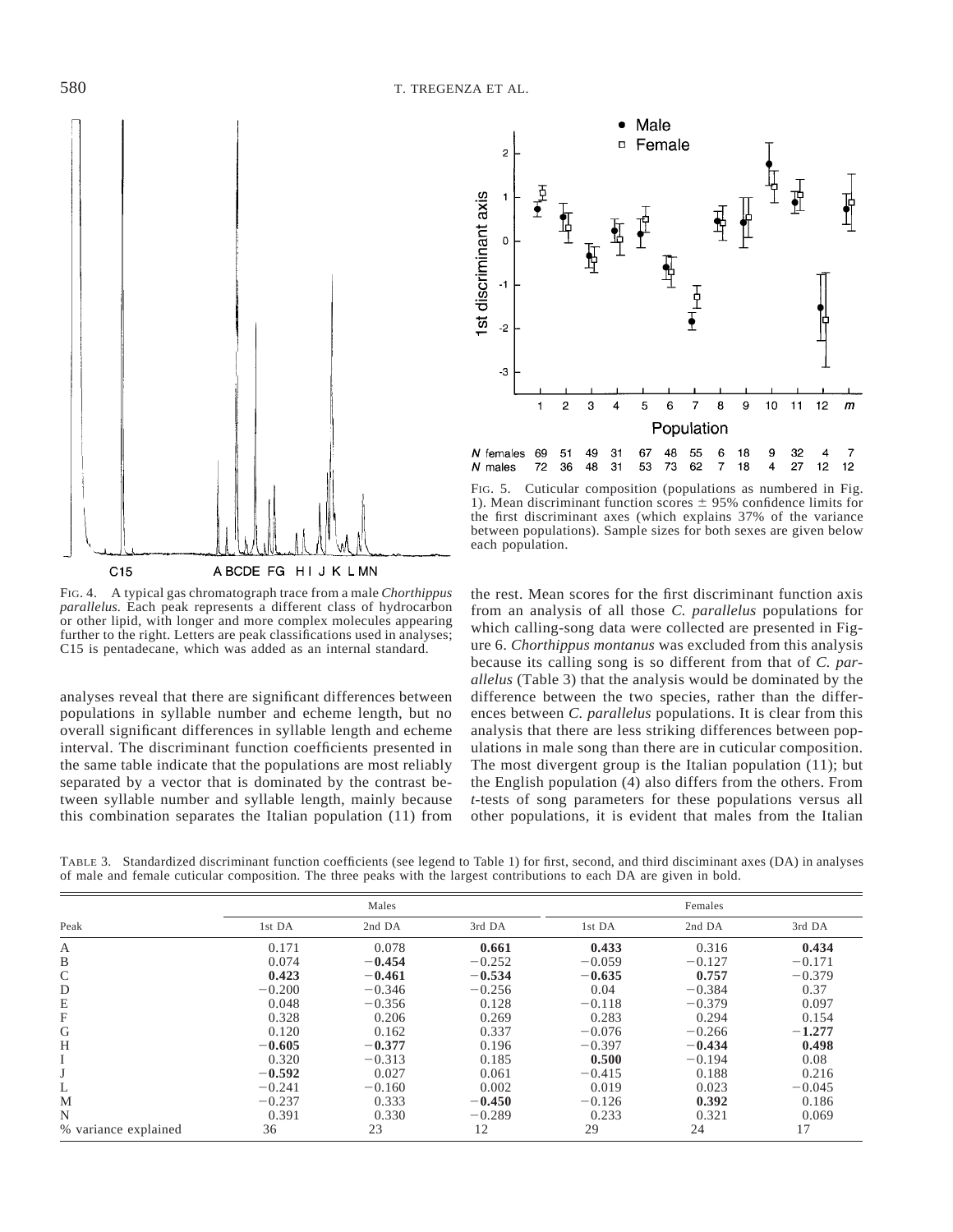

FIG. 6. Male calling-song (populations as numbered in Fig. 1). Mean discriminant function scores  $\pm$  95% confidence limits for the first discriminant axes (which explains 71% of the variance between populations). See Table 4 for sample sizes.

population have shorter syllables ( $t_{258}$  = 3.94,  $P = 0.0001$ ) and more syllables per echeme ( $t_{258} = 3.89$ ,  $P = 0.0001$ ) than those from other populations. Individuals from the English population (4) also sing more syllables per echeme  $(t_{258})$  $= 3.71, P = 0.0003$ ) and have longer intervals between echemes ( $t_{258}$  = 2.08,  $P = 0.039$ ) than those in other populations. Otherwise, there are no significant differences in song parameters between the Italian or English populations and the other populations.

#### *Comparing Hypotheses for Divergence*

The percentages of between-population variance explained by the various hypotheses are shown in Table 5. It is clear that both dividing populations into descendants of the different refugia and dividing them according to likelihood of having experienced founder events explains a large proportion of total population variance in all the traits we examined.

In contrast, dividing populations according to environmental differences in terms of altitude or sympatry with a closely related species fails to explain a significant amount of the variation in any trait.

#### **DISCUSSION**

#### *Morphology*

There is considerable variation between populations in all of the morphological traits studied. Furthermore, there are differences in the pattern of sexual dimorphism between populations, and different morphological traits show the greatest differences between populations in the two sexes. In males, the most important trait separating populations is the ratio of overall size to the number of pegs on the hind femur. In females, overall size is also important, as is the ratio of metazona length to overall size.

*Chorthippus montanus* can be distinguished from most populations of *C. parallelus* on the basis of morphology using our analyses, despite exclusion of the two morphological characters known to be most different between the species: ovipositor length and wing length (Reynolds 1980). For males, the only populations of *C. parallelus* showing significant morphological overlap with *C. montanus* are those from northern Spain (5) and England (4), which are allopatric to *C. montanus.*

### *Cuticular Composition*

Our analysis of cuticular composition reveals striking levels of variation between populations. As with the other traits, because all populations were reared under identical conditions in the laboratory, these differences cannot be ascribed to differences in diet or other such environmental differences. Even populations descended from the same refuge and remaining in geographic proximity show significant levels of differentiation. This is illustrated in Figure 5 by the differences seen between populations 1, 2, and 9, all of which occur within 100 km of each other in the Massif Central in France. Despite differences between many populations,

TABLE 4. Male calling-song measures (mean  $\pm$  SE). All values are corrected for temperature (standardized to 30°C; see text). *N*, sample size; SN, syllable number per echeme; EL, echeme length/sec; SL, syllable length/sec; EI, echeme interval/sec.  $F_{7,252}$ , univariate  $F$ -test for differences between populations in individual parameters. DFC, discriminant function coefficient, standardized by within-population variances, for first axis of a discriminant function analysis. The DFC represents the relative weighting and relationship between parameters in distinguishing between populations. Both analyses excluded *Chorthippus montanus* (*m*).

| Pop.              | N  | <b>SN</b>      | EL            | <b>SL</b>          | EI                 |
|-------------------|----|----------------|---------------|--------------------|--------------------|
|                   | 73 | $16.1 \pm 0.3$ | $2.4 \pm 0.1$ | $0.16 \pm 0.004$   | $8.1 \pm 0.3$      |
|                   | 34 | $15.8 \pm 0.4$ | $2.4 \pm 0.1$ | $0.16 \pm 0.006$   | $8.1 \pm 0.4$      |
|                   | 25 | $14.9 \pm 0.4$ | $2.2 \pm 0.1$ | $0.15 \pm 0.007$   | $6.7 \pm 0.5$      |
| 4                 | 24 | $13.7 \pm 0.7$ | $2.1 \pm 0.2$ | $0.16 \pm 0.009$   | $6.3 \pm 0.7$      |
|                   | 20 | $14.7 \pm 0.6$ | $2.2 \pm 0.2$ | $0.15 \pm 0.008$   | $6.7 \pm 1.4$      |
| 6                 | 43 | $15.1 \pm 0.3$ | $2.3 \pm 0.1$ | $0.16 \pm 0.006$   | $8.3 \pm 0.4$      |
|                   | 23 | $15.5 \pm 0.5$ | $2.3 \pm 0.1$ | $0.16 \pm 0.004$   | $7.1 \pm 0.4$      |
| 11                | 18 | $17.8 \pm 0.7$ | $2.2 \pm 0.2$ | $0.12 \pm 0.008$   | $6.7 \pm 0.5$      |
| m                 |    | $13.3 \pm 0.4$ | $3.4 \pm 0.3$ | $0.26 \pm 0.017$   | $12.3 \pm 1.2$     |
| ${}^{1}F_{7,252}$ |    | $6.29**$       | $5.36**$      | 1.00 <sub>ns</sub> | 2.34 <sup>ns</sup> |
| <sup>1</sup> DFC  |    | 2.50           | $-0.84$       | $-1.54$            | 0.59               |

 $** P < 0.001$  after sequential Bonferroni adjustment.

<sup>ns</sup>  $P > 0.05$  after sequential Bonferroni adjustment.

<sup>1</sup> Analysis excluding *C. montanus*.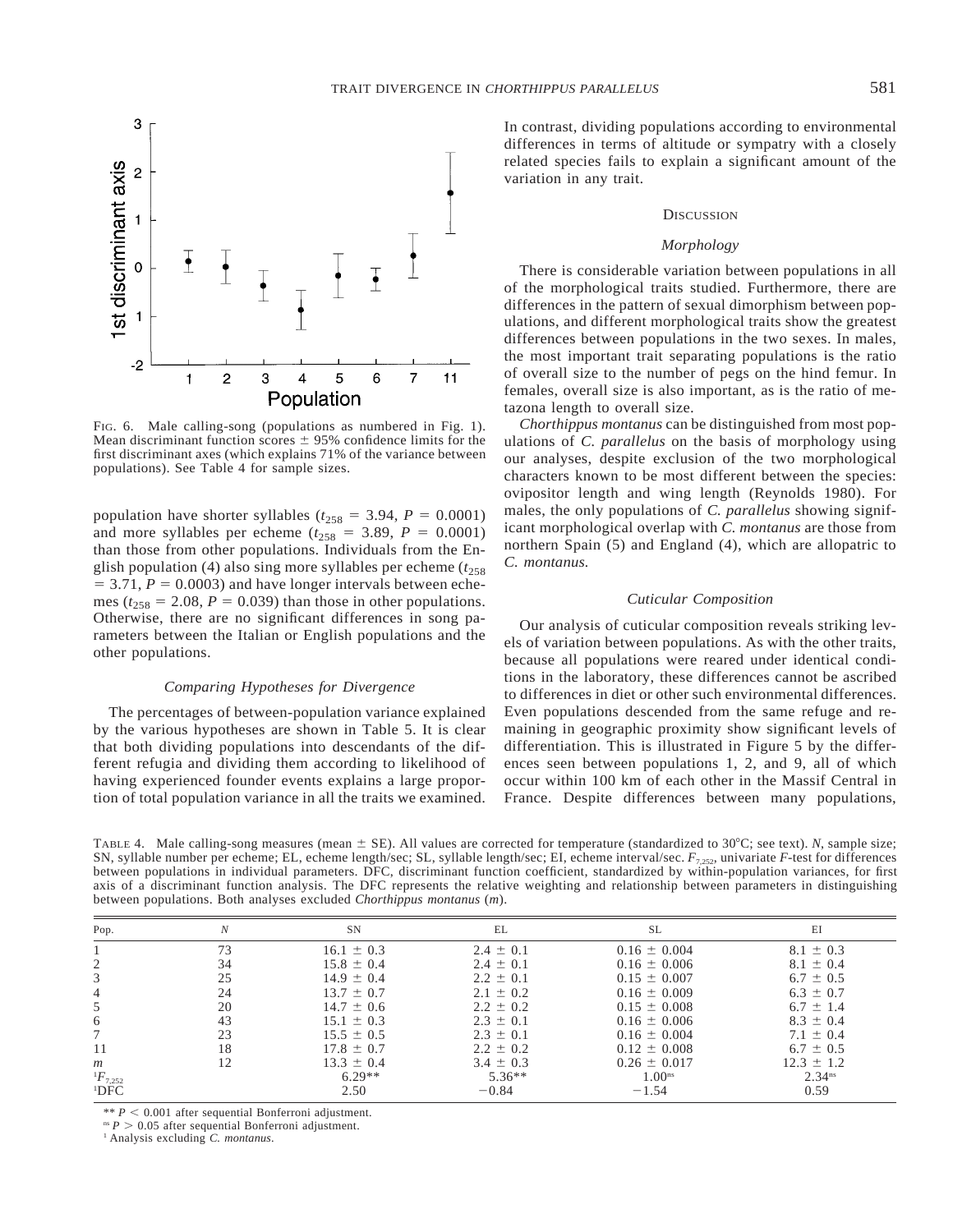broader patterns are still apparent, notably that the two Greek populations have a distinct cuticular lipid composition compared to other populations. In addition to high levels of differentiation between populations, there are strong differences between the sexes, as observed by Neems and Butlin (1994). There are also interactions between population and sex, indicating that the pattern of sexual differences varies among populations. These population-sex interactions can also be seen in Figure 5: Some populations show greater differences between the sexes, demonstrating that in these populations there are differences between the sexes that are similar to the differences found between populations (because the analysis maximizes between-population variance). In general, there is a similar level of interpopulation variation in cuticular composition in both males and females, indicating that it is not under different selection pressures in males and females, as might be expected if it were under sexual selection.

All the gas chromatography peaks we measured contribute to the differences between populations, although some peaks vary more between sites than others. There is a weak correlation between the sexes in the relative contribution of the different peaks to our ability to distinguish between populations. This finding that in both sexes some classes of cuticular lipid vary more between populations supports the idea that some cuticular lipids are more free to vary between populations than others, possibly because different compounds have different roles. For instance compounds involved in waterproofing may be more constrained than those used in chemical communication.

### *Calling-Song*

There are clear differences between populations in the temporal structure of their calling-songs, particularly in the number of syllables per echeme and the duration of each echeme. These differences support the findings of Dagley et al. (1994) that there are differences between populations of *C. parallelus* on a Scottish Island, an island in the English Channel, and in the Pyrenees. However, our findings differ from those of Dagley et al. (1994), who found that syllable number did not differ between populations, whereas syllable length varied the most between populations. Similarly, syllable length differed more between populations than did other calling-song parameters on either side of the Pyrenean hybrid zone (Butlin and Hewitt 1985a). These observations contrast with our finding and that of Flanagan (1997), who studied differences between populations on either side of the Italian Alps, that syllable number and echeme length differ most between populations. However, it is worth noting that although syllable length does not differ significantly between populations according to a univariate ANOVA, discriminant function analysis indicates that syllable length can be used in discriminating between populations. This indicates that there may be interactions between syllable length and other song parameters, and that these interactions are consistently different between populations, even though syllable length alone is not a reliable discriminator. These differences in which parameters vary between populations suggest that all the aspects of calling-song studied have the potential to evolve independently.

Comparison of song parameters between populations (Table 4) reveals that the two populations taht are most divergent from the general structure of the calling-song are the refugial Italian population (11) and the English population (4) near the extreme of the colonization route from the Balkan refuge. Calls of individuals from the Italian population (11) have on average 1.7 more syllables per echeme than those in the nearest population (1) and also have distinctly shorter syllables (0.12 sec compared with 0.15–0.16 sec). Males from England (4) have calls with the shortest echeme lengths and echeme intervals and a lower number of syllables per echeme than the nearest population (5). The different evolutionary histories of these populations suggest that neither long periods of isolation in refugia nor repeated founder events are essential for differences in signaling traits to evolve, although either process may tend to drive such divergence.

The lack of significant differences in calling-song between Spain (5) and France (1, 2, 3) is interesting, because populations of *C. parallelus* inhabiting the Iberian Peninsula are designated as a separate subspecies, *C. p. erythropus,* whereas those in the rest of Europe are known as *C. p. parallelus* (Reynolds 1980). Clinal changes in calling-song characteristics, particularly decreasing syllable length and echeme length in north-south transects through the Col de la Quillane in the eastern Pyrenees are well documented (Butlin and Hewitt 1985a; Butlin 1989). The lack of differences between our Spanish and French populations suggests that the callingsong patterns characterized as belonging to the Spanish subspecies may only be typical of certain populations within the Iberian Peninsula. These differences evolving within such a limited geographical area might be regarded as evidence that isolation in separate refugia is not necessary for major divergence. Alternatively, on the basis of nuclear DNA sequence variation, it has been suggested that there may have been more than one glacial refuge within the Iberian Peninsula (Cooper et al. 1995). Therefore, our northern Spain population (5) might have had a long-term evolutionary history independent of those populations examined in the Col de la Quillane, which is 400 km away in the Eastern Pyrenees.

### *Testing Competing Hypotheses for the Causes of Divergence*

There are essentially two approaches to investigating what drives divergence between populations: comparisons between pairs of closely related species and analysis of geographic variation within species. The former approach is exemplified by Coyne and Orr's (1989, 1997) examination of genetic distance and reproductive isolation within the genus *Drosophila.* This study reveals a strong correlation between genetic distance and postmating isolation, as expected if genetic incompatibility is a side effect of general genetic divergence. For premating isolation, however, the picture is different. Particularly among sympatric species-pairs, there is frequently substantial premating isolation, even between closely related species, suggesting that such isolation has arisen under strong selection. This selection might be due to selection for assortative mating resulting from hybrid dysfunction (reinforcement; Butlin 1989; Butlin and Tregenza 1997) or to adaptation of mating signals to different habitats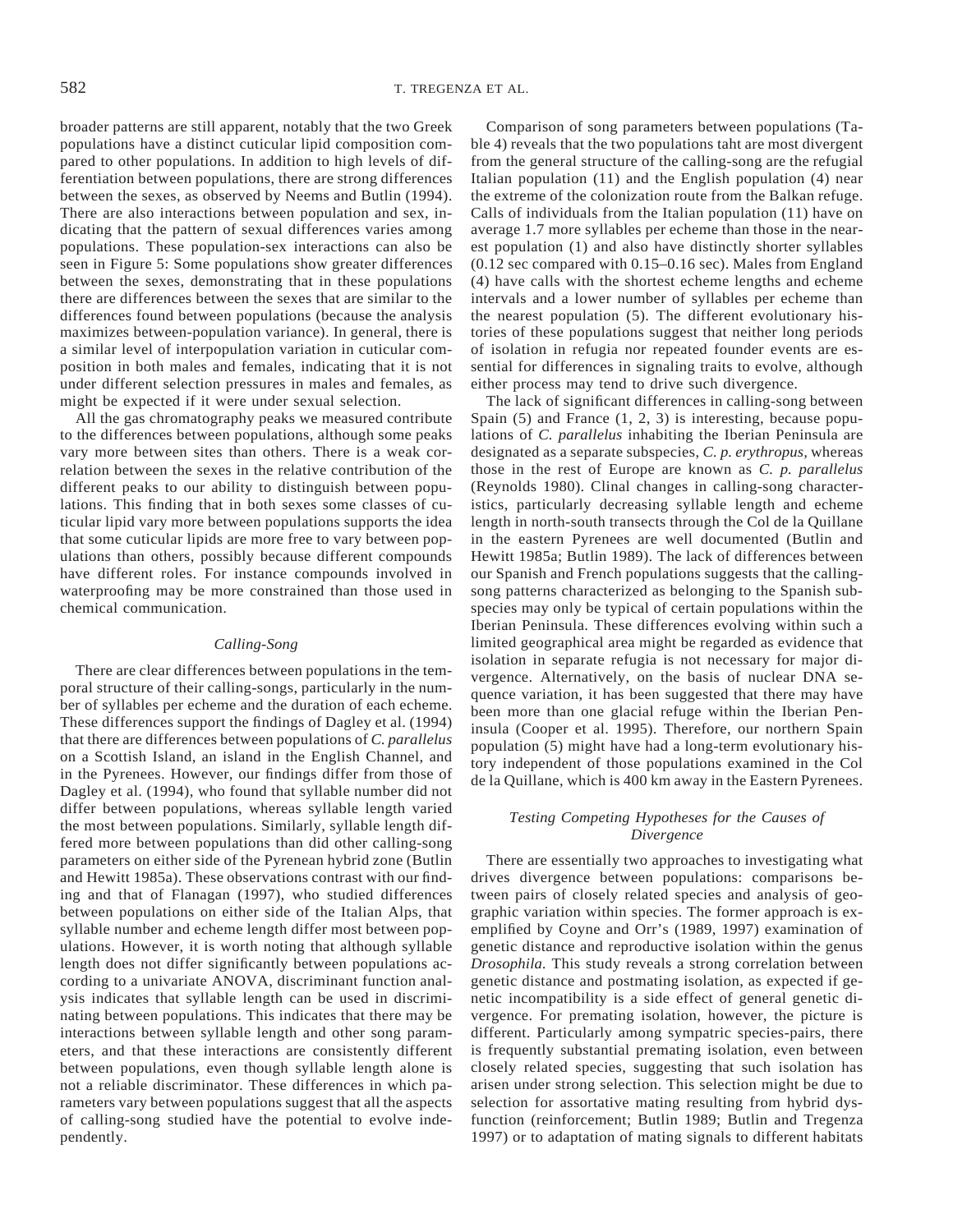(particularly if closely related sympatric species are more likely than allopatric species to live in different habitats, as a consequence of ecological displacement). Studies of planthoppers (Claridge et al. 1985), drosophilids (Ritchie and Gleason 1995), frogs (Ryan and Rand 1993), and grasshoppers (Meyer and Elsner 1996; see further examples and detailed discussion by Butlin and Tregenza 1998) have all found patterns of mating signal divergence that are independent of general genetic divergence.

A disadvantage of interspecific studies is that it is difficult to distinguish divergence during speciation from divergence after speciation—when populations no longer exchange genes. To be sure that we are observing patterns of divergence associated with speciation itself, we need to examine patterns of differences between populations within a single species. This has been done for very few taxa. In the salamander *Desmognathus ochrophaeus* (Tilley et al. 1990) and the túngara frog, *Physalaemus pustulosus* (Ryan et al. 1996), both genetic distance and the strength of assortative mating between pairs of populations are related to geographic distance. This correlation between divergence and distance, unlike the pattern between species of *Drosophila* (Coyne and Orr 1989, 1997), suggests that divergence is the result of gradual genetic differentiation in allopatry. In contrast, the rapid evolution of differences in mating signals between races of the brown planthopper, *Nilaparvata lugens* (Butlin 1996), and races of *Drosophila willistoni* (Gleason and Ritchie 1998) suggest that selection on traits contributing to reproductive isolation or rapid genetic drift due to a population bottleneck are responsible for divergence. In the case of the brown planthopper, the absence of sufficiently strong mate selection by females indicates that divergence is the result of genetic drift (Butlin 1996; see also Butlin and Tregenza 1998), whereas in *D. willistoni* sexual selection cannot be ruled out.

For *C. parallelus,* it is difficult to meaningfully examine the effects of simple geographic distance on divergence. Features such as mountain ranges and seas render the shortest distance between populations a poor measure of true colonization routes.

It is clear from Table 5 that both the refugial hypothesis and the founder-effect hypothesis provide powerful explanations for divergence between populations. In all cases, except male cuticular composition, both hypotheses explain a substantially greater proportion of the variance than that left unexplained. This result strongly suggests that long periods of isolation, and processes associated with range expansion (including repeated founder events) are both important factors in driving genetic divergence between populations. Given that these two sources of divergence have had very different time spans over which to accumulate (100,000– 500,000 yr for divergence in allopatry versus 10,000 yr for founder effects; Hewitt 1996), it is striking that the founder hypothesis explains as much variance as the refugial hypothesis.

Sympatry with a close relative and altitude are only two of numerous possible environmental differences between populations and it is impossible to rule out the existence of other differences that could drive divergence. However, the lack of phenotypic differences between populations differing in these significant respects weakens the likelihood that adaptation to different environments is an important factor driving divergence in this species.

There are clear differences between the sexes in the relative importance of the refugial or founder hypotheses. In females, the founder hypothesis explains most of the variance in morphology, whereas the refugial hypothesis explains more of the variance in cuticular composition. In males the pattern is reversed. It is tempting to speculate that this sex difference is the result of relaxed sexual selection on males resulting from founder events (Kaneshiro 1989), because this hypothesis predicts greater effects of low population density on sexual signals (such as cuticular pheromones and male calling-song) than on nonsexually selected traits, such as morphology. However, this hypothesis does not explain why female morphology differs so much between populations distant from their refugia and their ancestors; it is more parsimonious to assume that the same effects could equally have driven divergence in male cuticular composition. Further-

TABLE 5. Percentage of between-population variance explained by dividing populations according to different hypotheses for divergence (see Materials and Methods). Refugia (a) compares populations from Spain with all other populations; refugia (b) compares the Italian population with Greek populations and those derived from the Greek refuge. Founder (a) compares the refugial Greek populations with their descendants in the rest of Europe; founder (b) compares descendants of the Greek refuge that are relatively distant from the refuge with those nearer Greece. Altitude compares three pairs of neighboring populations, one at high and one at low altitude. Sympatry compares populations sympatric with *Chorthippus montanus* with altitudinally similar allopatric populations in the same area of southern Europe. Unexplained is the percent amongpopulation variance not explained by any of the planned comparisons (hypotheses). *P*-values are for comparison between the unexplained variance and the among-population variance explained by a particular hypothesis.

|             | Morphology                 |           |                            |           | Calling-song               |           |                            | Cuticular composition |                            |           |  |
|-------------|----------------------------|-----------|----------------------------|-----------|----------------------------|-----------|----------------------------|-----------------------|----------------------------|-----------|--|
|             | Female                     |           | Male                       |           | Male                       |           | Female                     |                       | Male                       |           |  |
| Hypothesis  | % of variance<br>explained | $F_{1,3}$ | % of variance<br>explained | $F_{1,3}$ | % of variance<br>explained | $F_{1,5}$ | % of variance<br>explained | $F_{1,2}$             | % of variance<br>explained | $F_{1,5}$ |  |
| Refugia (a) | $\Omega$                   | $5.1*$    | 46                         | $19.6*$   | <sub>6</sub>               | 1.2       | 10                         | $2.2*$                | 19                         | 7.6       |  |
| Refugia (b) |                            | 2.6       |                            | 0.6       | 46                         | 8.7       |                            | $2.4*$                | 19                         | 7.4       |  |
| Founder (a) | 71                         | $39.1**$  | 36                         | $15.1*$   | 8                          | 1.4       | 30                         | $6.7*$                |                            | $6.9*$    |  |
| Founder (b) |                            | l.4       |                            | 0.6       | 25                         | 4.8       |                            | 1.9                   | 8                          | 3.0       |  |
| Altitude    |                            | 0.7       |                            | 0.8       |                            |           |                            | 1.2                   | 12                         | 4.8       |  |
| Sympatry    | 6                          | 3.2       | h                          | 2.5       |                            | 0.9       |                            | 1.9                   |                            | 2.1       |  |
| Unexplained |                            |           |                            |           | 10                         |           | 27                         |                       | 20                         |           |  |

 $* P < 0.05; ** P < 0.01.$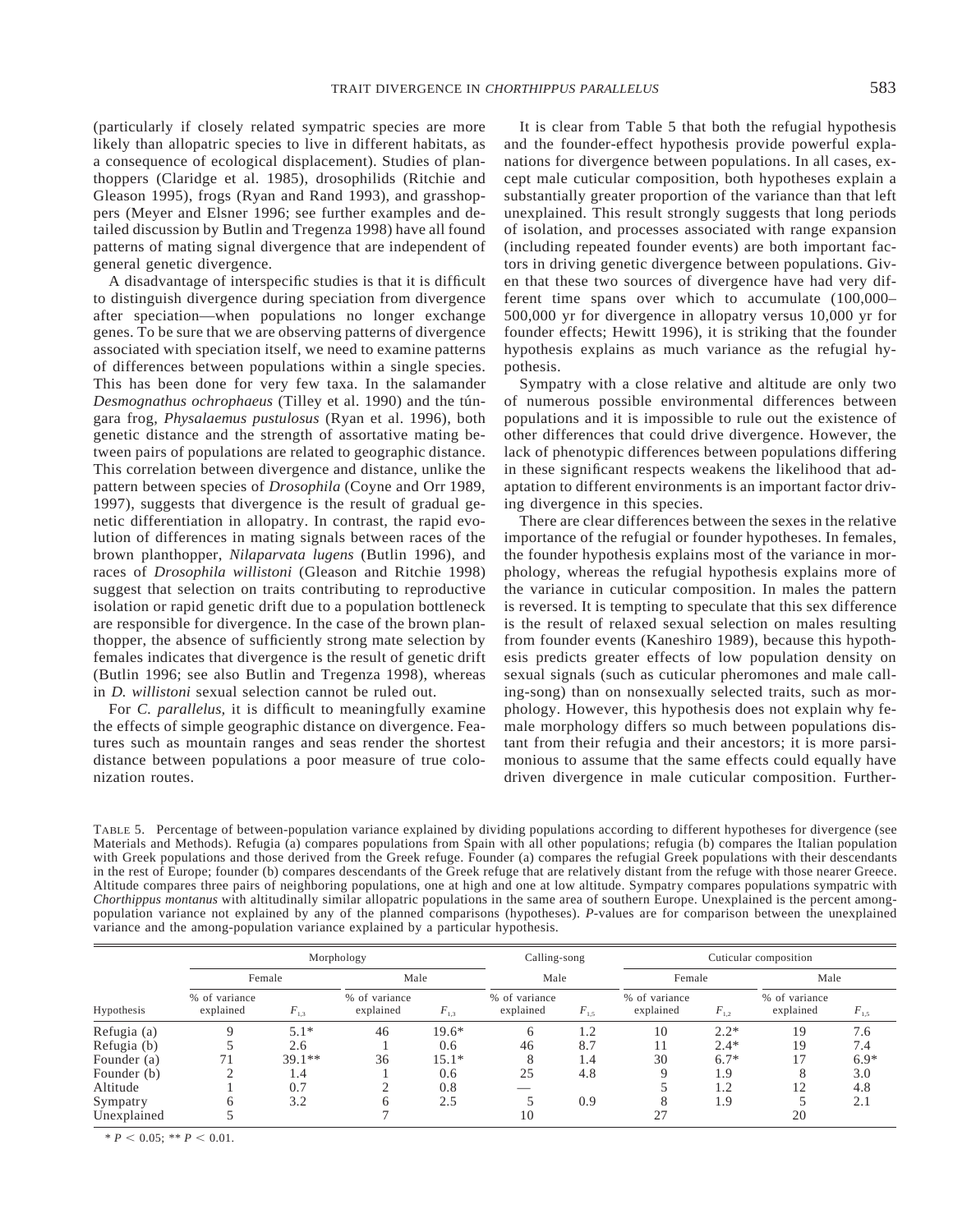more, there are no obvious differences between signal traits and morphology in terms of which aspects of evolutionary history are associated with divergence. This suggests that divergence associated with range expansion is not the result of relaxed sexual selection, because this would predict greater changes in signaling traits. In general, despite characterizing more than a thousand individuals from 13 populations, the statistical power of the analyses available to us is still relatively weak, making it difficult to accurately assess the significance of the differences between the sexes and which hypothesis best explains variation between populations.

As with all attempts to gain insights into the evolutionary processes important in driving divergence, it is difficult to assess the relevance of the patterns we observe in *C. parallelus* for other species. It is possible that the causes of speciation are different in every case (e.g., reproductive character displacement is known to occur in some species; see Howard 1993; Butlin 1995). The only way to assess the generality of our findings is through more studies comparing divergence between populations with known evolutionary histories. The degree of differentiation associated with speciation varies between cases (Butlin and Tregenza 1998; Magurran 1998), making the extent to which observed patterns of divergence may subsequently translate into speciation events impossible to assess. Nevertheless, it is clear that both long periods of allopatry and events associated with rapid range expansion, notably the likelihood of repeated founder events, can lead to divergence between populations. Thus, both are likely to be important in driving speciation and the generation of diversity.

#### **ACKNOWLEDGMENTS**

We thank the following people for invaluable assistance in collecting and/or rearing grasshoppers: J. Bridle, S. Buckley, N. Flanagan, K. Gerhard-Heller, O. von Helversen, F. Mayer, R. Neems, P. Rogers, N. Tregenza, and N. Wedell. We also thank A. Trickett for help with acoustic analyses and D. Clode, M. Herberstein, M. Littlejohn, M. Ritchie, N. Wedell, and three anonymous reviewers for comments on the manuscript.

#### LITERATURE CITED

- Aitchison, J. 1986. The statistical analysis of compositional data. Chapman and Hall, New York.
- Bauer, M., and O. von Helversen. 1987. Separate localization of sound recognizing and sound producing neural mechanisms in a grasshopper. J. Comp. Physiol. A 161:95–101.
- Bell, W. J., and R. T. Carde. 1984. Chemical Ecology of Insects. Sinauer, Sunderland, MA.
- Bellman, H. 1988. A field guide to the grasshoppers and crickets of Britain and Northern Europe. Collins, London.
- Bryant, E. H., and L. M. Meffert. 1990. Multivariate phenotypic differentiation among bottleneck lines of the housefly. Evolution. 44:660–668.
- Buckley, S. H. 1998. Cuticular hydrocarbons and the *Chorthippus parallelus* hybrid zone. Ph.D. diss., University of Leeds, Leeds, U.K.
- Butlin, R. K. 1989. Reinforcement of premating isolation. Pp. 158– 179. *in* D. Otte and J. A. Endler, eds. Speciation and its consequences. Sinauer, Sunderland, MA.
- ———. 1996. Co-ordination of the sexual signalling system and the genetic basis of differentiation between populations in the brown planthopper, *Nilaparvata lugens.* Heredity. 77:369–377.

———. 1998. What do hybrid zones in general, and the *Chorthippus parallelus* zone in particular, tell us about speciation? Pp. 367– 378 *in* D. J. Howard and S. Berlocher. eds. Endless forms: species and speciation. Oxford Univ. Press, New York.

- Butlin, R. K., and G. M. Hewitt. 1985a. A hybrid zone between *Chorthippus parallelus parallelus* and *Chorthippus parallelus erythropus* (Orthoptera: Acrididae): behavioural characters. Biol. J. Linn. Soc. 26:287–299.
- 1985b. A hybrid zone between *Chorthippus parallelus parallelus* and *Chorthippus parallelus erythropus* (Orthoptera: Acrididae): morphological and electrophoretic characters. Biol. J. Linn. Soc. 26:269–285.
- ———. 1986. The response of female grasshoppers to male song. Anim. Behav. 34:1896–1899.
- -. 1988. Genetics of behavioural and morphological difference between parapatric subspecies of *Chorthippus parallelus* (Orthoptera: Acrididae). Biol. J. Linn. Soc. 33:233–248.
- Butlin, R. K., and T. Tregenza. 1997. Is speciation no accident? Nature 387:551–552.
- -. 1998. Levels of genetic polymorphism: marker loci versus quantitative traits. Phil. Trans. R. Soc. Lond. B Biol. Sci. 353: 187–198.
- Carson, H. L., and A. R. Templeton. 1984. Genetic revolutions in relation to speciation phenomena: the founding of new populations. Annu. Rev. Ecol. Syst. 15:97–132.
- Claridge, M. P., J. Den Hollander, and J. C. Morgan. 1985b. Variation in courtship signals and hybridisation between geographically definable populations of the rice brown planthopper, *Ni*laparvata lugens (Stål). Biol. J. Linn. Soc. 24:35-49.
- Cooper, S. J. B., K. M. Ibrahim, and G. M. Hewitt. 1995. Postglacial expansion and genome subdivision in the European grasshopper *Chorthippus parallelus.* Mol. Ecol. 4:49–60.
- Coyne, J. A. 1992. Genetics and speciation. Nature 355:511–515. Coyne, J. A., and H. A. Orr. 1989. Patterns of speciation in *Dro-*
- *sophila.* Evolution 43:362–381.
- ———. 1997. Patterns of speciation in *Drosophila* revisited. Evolution 51:295–303.
- Dagley, J. R., R. K. Butlin, and G. M. Hewitt. 1994. Divergence in morphology and mating signals, and assortative mating among populations of *Chorthippus parallelus* (Orthoptera: Acrididae). Evolution 48:1202–1210.
- Etges, W. J. 1998. Premating isolation is determined by larval rearing substrates in cactophilic *Drosophila mojavensis.* IV. Correlated responses in behavioural isolation to artificial selection in a life history trait. Am. Nat. 152:129–144.
- Flanagan, N. S. 1997. Incipient speciation in the Meadow Grasshopper, *Chorthippus parallelus* (Orthoptera: Acrididae). Ph.D. diss., University of East Anglia, Norwich, U.K.
- Gleason, J. M., and M. G. Ritchie. 1998. Evolution of courtship song and reproductive isolation in the *Drosophila willistoni* species complex; do sexual signals diverge the most quickly? Evolution 52:1493–1500.
- Hewitt, G. M. 1996. Some genetic consequences of ice ages, and their role in divergence and speciation. Biol. J. Linn. Soc. 58: 247–276.
- Howard, D. J. 1993. Reinforcement: origin, dynamics, and fate of an evolutionary hypothesis. Pp. 46–69 *in* R. G. Harrison, ed. Hybrid zones and the evolutionary process. Oxford Univ. Press, New York.
- Howard, R. W., and G. J. Blomquist. 1982. Chemical ecology and biochemistry of insect hydrocarbons. Annu. Rev. Entomol. 27: 149–172.
- Kaneshiro, K. Y. 1989. The dynamics of sexual selection and founder effects in species formation. Pp. 279–296 *in* L. V. Giddings, K. Y. Kaneshiro, and W. W. Anderson, eds. Genetics, speciation and the founder principle. Oxford Univ. Press, New York.
- Kelly-Stebbins, A. P., and G. M. Hewitt. 1972. The laboratory breeding of British gomphocerine grasshoppers (Orthoptera: Acrididae). Acrida 1:233–245.
- Lande, R. 1982. Models of speciation by sexual selection on polygenic traits. Proc. Natl. Acad. Sci. USA 78:3721–3725.
- Lunt, D. H., K. M. Ibrahim, and G. M. Hewitt. 1998. mtDNA phylogeography and post-glacial patterns of subdivision in the